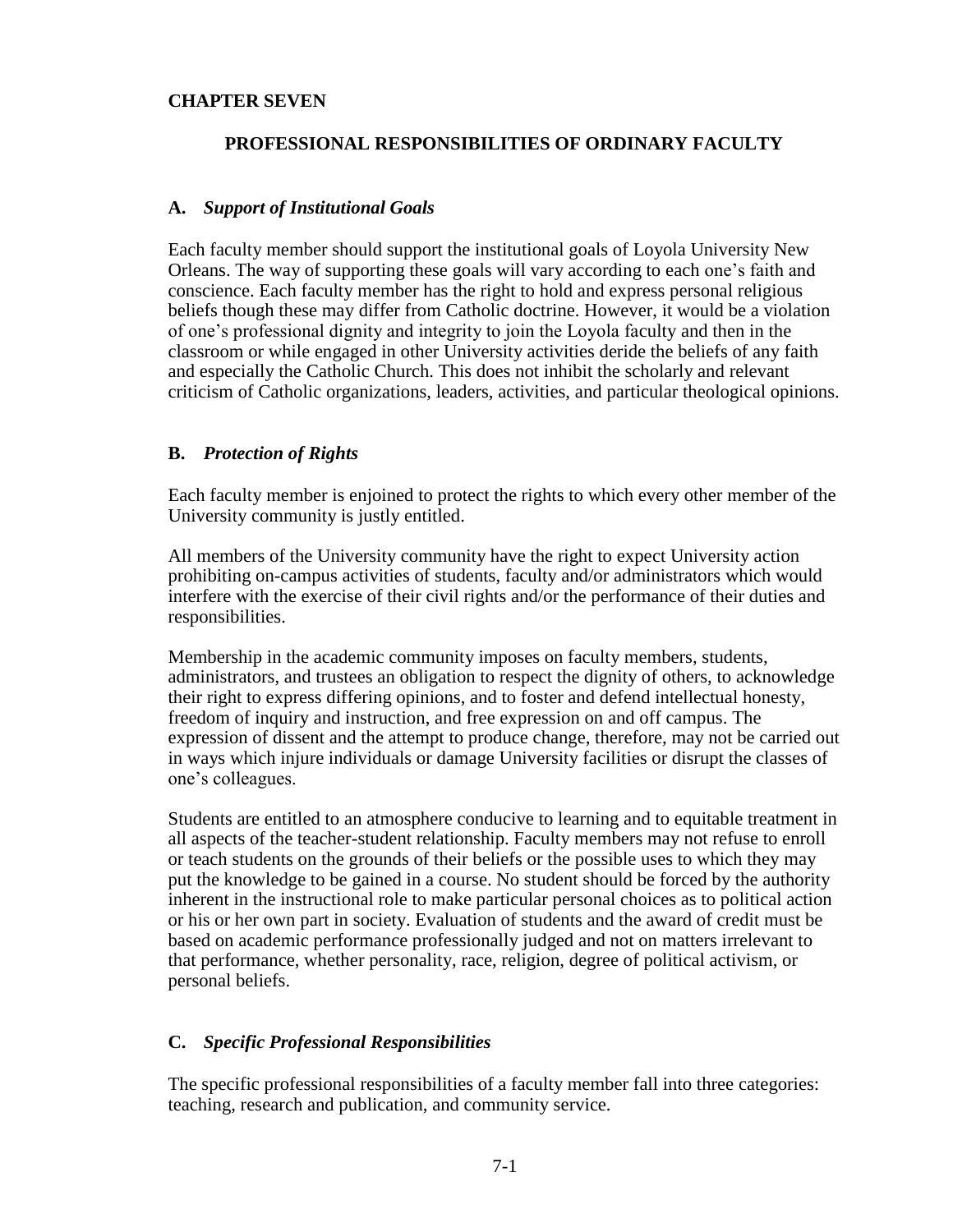## **1. Teaching Responsibilities**

Each faculty member shall pursue excellence in the preparation for and performance of teaching duties.<sup>1</sup> It is subject mastery and personal scholarship which entitle a faculty member to freedom in classroom presentation of professional subject matter. Thus, it is improper for an instructor persistently to intrude material which has no relation to a subject, or to fail to present subject matter of a course as announced to students and as approved by the faculty in their collective responsibility for the curriculum.

Each faculty member shall observe duly promulgated regulations concerning such matters as the cancellation of scheduled classes, examinations, grades, current syllabi, teaching assignments, contact hours, full-time employment, and assessment and development of the curriculum.

Each faculty member shall be responsible for the timely preparation and grading of student examinations, as well as directing and carefully evaluating student assignments within a reasonable time.

## **2. Publication and Research Responsibilities**

Each faculty member shall engage in research and develop personal scholarship.<sup>2</sup> These activities should, however, reinforce and vitalize teaching; they should not supercede or exclude it.

Each faculty member shall maintain an active scholarly interest in his or her professional field in order to stimulate and challenge students in the classroom. This scholarly interest may be evidenced by such activities as attendance at professional conferences, reviews of professional literature and other professionally related activities.

# **3. Community Service Responsibilities**

Each faculty member shall be expected to contribute to the general welfare of the community as well as the University through such activities as working on committees, serving as advisor for student organizations, active involvement in civic and cultural life, cooperation in student recruitment, and active participation in professional societies.

Each faculty member shall be responsible for regular academic advising and guidance of students, shall maintain scheduled office hours, and shall be familiar with academic regulations and the curriculum of his or her College. Each faculty member should refer students when appropriate to University service agencies (e.g., University Ministry, Student Health Service, Counseling and Career Services, Academic Resource Center, etc.)

 $\overline{a}$ 

<sup>&</sup>lt;sup>1</sup> Evidence of excellence in teaching is addressed in Chapter 4, Section A3a.

<sup>2</sup> Examples of scholarship are listed in Chapter 4, Section A3b.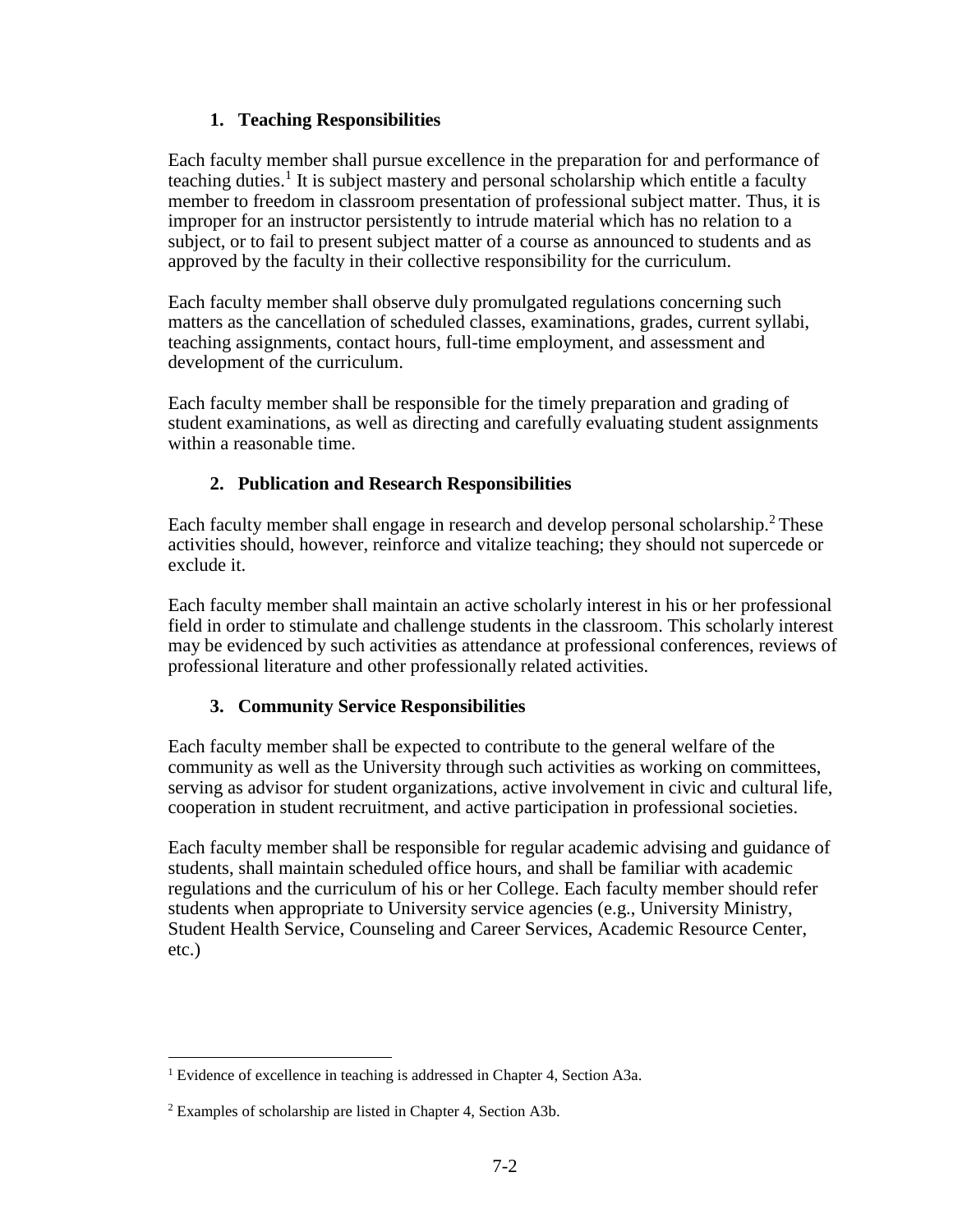### **D.** *Faculty Teaching Assignments*

Faculty teaching assignments are the responsibility of the Dean. Normally, the Dean will accept the recommendation of the faculty members in the concerned area.<sup>3</sup> In those colleges in which there are departmental or area chairpersons, they shall make teaching assignments with the approval of the Dean. Faculty teaching assignments may include classes in another College of the University.

### **E.** *Faculty Teaching Load*

 $\overline{a}$ 

Twelve credit hours per semester is the maximum teaching load for the Ordinary Faculty.<sup>4</sup> For a faculty member who is involved in laboratory classes, the load is limited to a maximum of fifteen contact hours per week. A twelve credit hour teaching load will involve no more than three lecture course preparations.

The twelve credit hour teaching load is reduced for departmental and area chairpersons in consideration for the added administrative duties attached to these positions, and also for faculty members who teach graduate courses or who have new course preparations. The twelve credit hour load is similarly reduced for those faculty members who can adequately document to the departmental chairperson and the Dean their regular involvement in the specific faculty responsibilities identified in Chapter 7, Sections C-2 and C-3, in accordance with the specific College criteria and procedures for reductions in teaching load.

Experience indicates the impossibility of formulation of a mathematical norm for comparison of the service to the University expected of each faculty member. The individual faculty member may have several quite different duties, some of which may vary strikingly at different times during the year. It is important, therefore, that individual workloads be determined by, or in consultation with, the department or other academic unit most familiar with the demands involved. Those responsible should be allowed a measure of latitude in making individual assignments, but care should be taken that all of the individual's services to the University are considered.

The following common sources of inequity in the distribution of faculty workloads should be considered by the Dean, administrators, and faculty in determining individual faculty workloads:

**1.** The number of different course preparations should be considered as well as the total class hours per week.

<sup>&</sup>lt;sup>3</sup> The term "teaching assignment" as used in this Handbook refers to the number of contact hours, specific course offerings, and the scheduling of classes, including the location and the time of class offerings. This term does not include determination of course content which is the right and responsibility of the Ordinary Faculty.

<sup>4</sup> In the College of Law, it is the policy that the faculty member will normally teach two courses each semester. Occasionally, one course is to be repeated; when this occurs, the faculty member shall teach not more than eight scheduled class hours per week except at the faculty member's request.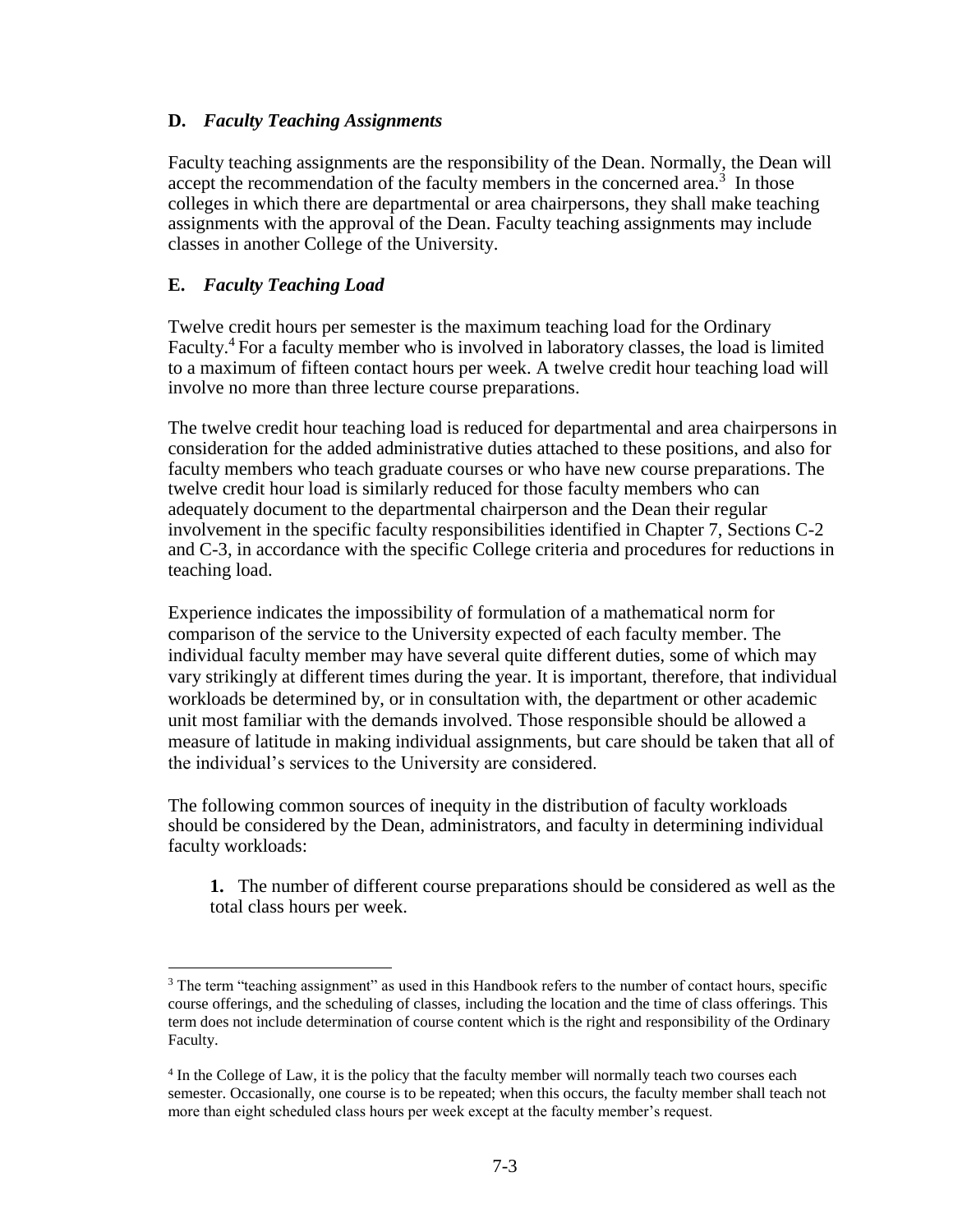**2.** Special adjustments may be appropriate for the faculty member introducing a new course or substantially revising an older course. This is a matter of institutional self-interest as well as equity; if the new course has been approved as likely to strengthen the University's program, all appropriate measures should be taken to ensure its success.

**3.** Extreme differences in scope and difficulty between some courses is obvious. Imbalances may occur not only between courses in different disciplines but also within the same discipline. In some subjects the advanced course is the more demanding; in others, the introductory course. One course may entail constant student consultation; another may entail a heavy burden of paperwork. At least the more obvious discrepancies should be corrected.

**4.** The size of the classes taught should also be considered. The larger class is not always more demanding than the smaller class, but it does not follow that the question of class size can safely be ignored. There will be many generally comparable courses and for these the difficulty will probably be directly proportional to the number of students involved.

**5.** A certain level of scholarship is required of all faculty members; however, a distinction must be made between research in direct support of classroom teaching and original, exploratory work in some special field of interest. It is expected that some but not all faculty members will engage in formal research and scholarship. Research efforts for general course preparation do not warrant workload reduction; however, it is University policy to adjust workloads to permit faculty members to pursue formal research. It is doubtful that a continuing effort in original inquiry can be maintained by a faculty member carrying a teaching load of more than nine hours.

**6.** Although faculty members expect to advise students, serve on committees, participate in professional societies, and fulfill certain administrative duties, a heavy commitment in any one of these areas, or service in many of these areas at once, will impair the effectiveness of the faculty member as a teacher and scholar. A reduction in workload is manifestly in order when the University wishes to draw heavily on the services of an individual in this way, or when with its approval he or she is engaged in community or government service. The faculty unit responsible for individual assignments should take all such additional services into full consideration.

### **F.** *Responsibilities of Faculty Status*

 $\overline{a}$ 

Faculty members should not lend the name of the University to any advertising material designed to further the sale or commercial use of any product without the express approval of the President. An exception is a scholarly work such as a book, manuscript, publication or other academically related item.<sup>5</sup>

The University faculty member is a citizen and a member of a learned profession. When speaking or writing as a private citizen, each faculty member is free from institutional

<sup>5</sup> The University Copyright and Patent Policy is Appendix B.